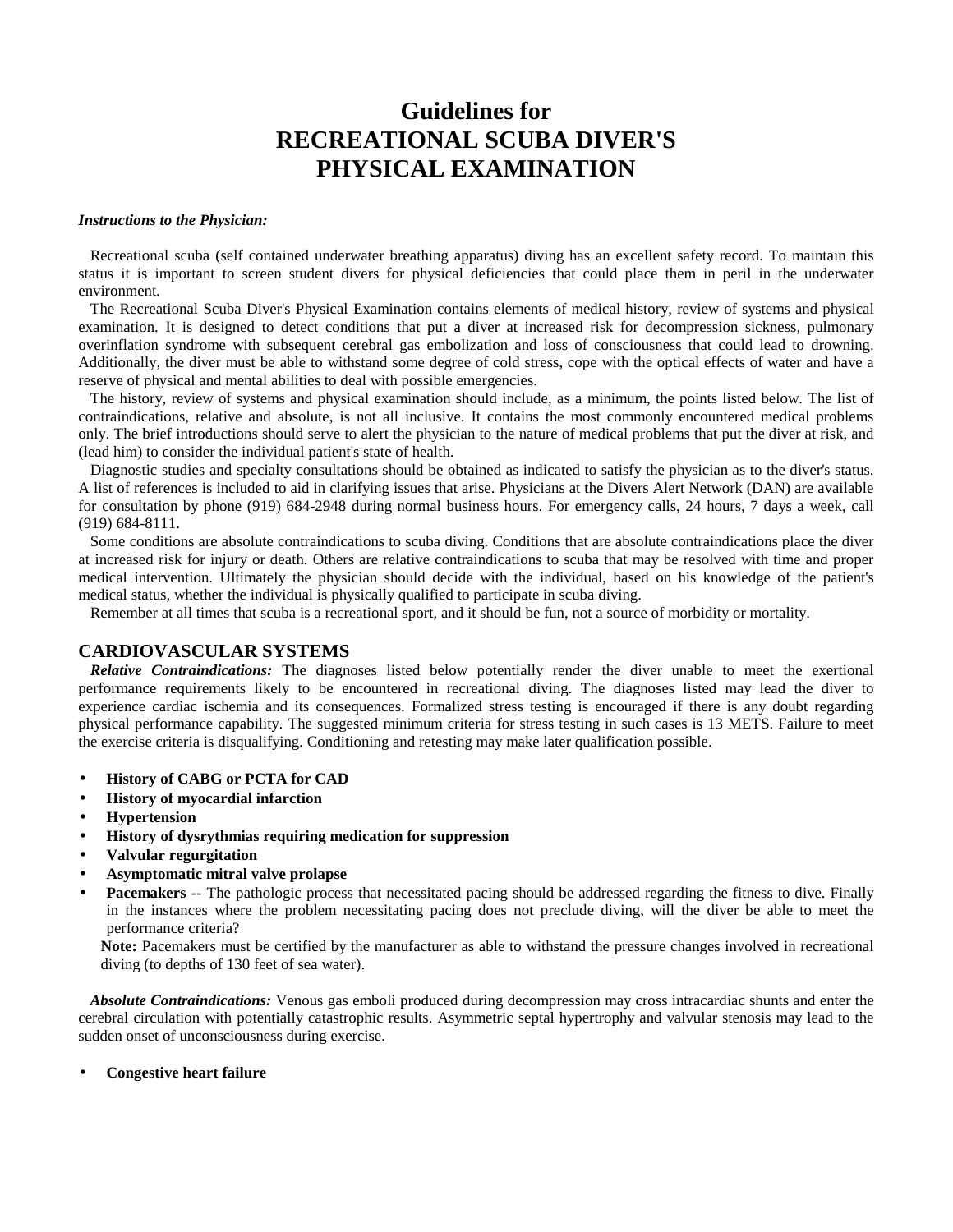## **PULMONARY**

 Any process or lesion that impedes air flow from the lung places the diver at risk for pulmonary overinflation with alveolar rupture and the possibility of cerebral air embolization. Asthma (reactive airway disease), COPD cystic or cavitating lung diseases all may lead to air trapping. Spirometery, provocative tests such as methacholine challenge and other studies to detect air trapping should be carried out to establish to the examining physician's satisfaction that the diver is not at risk. A pneumothorax that occurs or recurs while diving is catastrophic. As the diver ascends, air trapped in the cavity expands rapidly producing a tension pneumothorax.

#### *Relative Contraindications:*

- **History of prior asthma or reactive airway disease (RAD)\***
- **History of exercise/cold induced bronchospasm (EIB)\***
- **History of solid, cystic or cavitating lesion\***
- **Pneumothorax secondary to:** thoracic surgery,\* trauma or pleural penetration,\* previous overinflation injury\*
- **Restrictive Disease\*\***

(\*Air Trapping must be excluded) (\*\*Exercise Testing necessary)

## *Absolute Contraindications:*

- **Active RAD (asthma), EIB, COPD or history of the same with abnormal PFT's or positive challenge**
- **Restrictive diseases with exercise impairment**
- **History of spontaneous pneumothorax.**

## **NEUROLOGICLAL**

 Neurologic abnormalities that affect a diver's ability to perform exercise should be assessed individually based on the degree of compromise involved.

#### *Relative Contraindications:*

- **Migraine headaches whose symptoms or severity impair motor or cognitive function**
- **History of head injury with sequelae** *other* **than seizure**
- **Herniated nucleus pulposus**
- **Peripheral neuropathy**
- **Trigeminal neuralgia**
- **History of spinal cord or brain injury without residual neurologic deficit**
- **History of cerebral gas embolism without residual neurologic deficit where pulmonary air trapping has been excluded**
- **Cerebral palsy in the absence of seizure activity**

*Absolute Contraindications:* Abnormalities where the level of consciousness is subject to impairment put the diver at increased risk of drowning. Divers with spinal cord or brain abnormalities where perfusion is impaired are at increased risk of spinal cord or cerebral decompression sickness.

- **History of seizures other than childhood febrile seizures**
- **Intracranial tumor or aneurysm**
- **History of TIA or CVA**
- **History of spinal cord injury, disease or surgery with residual sequelae**
- **History of Type II (serious and/or central nervous system) decompression sickness with permanent neurologic deficits**

## **OTOLARYNGOLOGICAL**

 Equalization of pressure must take place during ascent and descent between ambient water pressure and the external auditory canal, middle ear and paranasal sinuses. Failure of this to occur results at least in pain and in the worst case rupture of the occluded space with disabling and possible lethal consequences.

 The inner ear is fluid filled and therefore noncompressible. The flexible interfaces between the middle and inner ear, the round and oval windows, are subject to pressure changes, however. Previously ruptured but healed round or oval window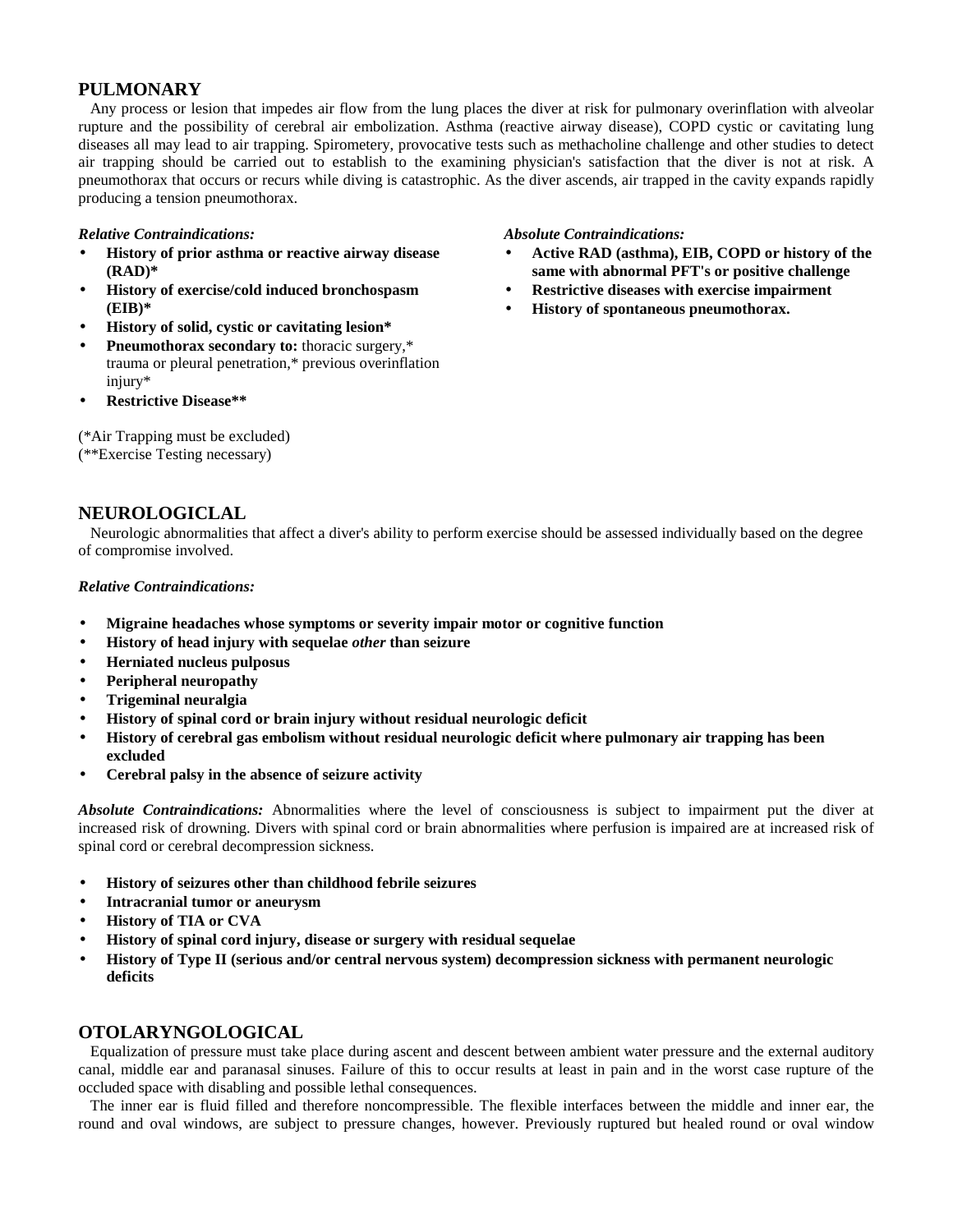membranes are at increased risk of rupture due to failure to equalize pressure or due to marked overpressurization during vigorous or explosive Valsalva maneuvers.

 The larynx and pharynx must be free of an obstruction to airflow. The laryngeal and epiglotic structure must function normally to prevent aspiration.

 Mandibular and maxillary function must be capable of allowing the patient to hold a scuba mouth piece. Individuals who have had mid-face fractures may be prone to barotrauma and rupture of the air filled cavities involved.

#### *Relative Contraindications:*

- **Recurrent otitis externa**
- **Significant obstruction of external auditory canal**
- **History of significant cold injury to pinna**
- **Eustachian tube dysfunction**
- **Recurrent otitis media or sinusitis**
- **History of TM perforation**
- **History of tympanoplasty**
- **History of mastoidectomy**
- **Significant conductive or sensorineural hearing impairment**
- **Facial nerve paralysis** *not associated with barotrauma*
- **Full prosthedontic devices**
- **History of mid-face fracture**
- **Unhealed oral surgery sites**
- **History of head and/or neck therapeutic radiation**
- **History of temperomandibular joint dysfunction**

#### *Absolute Contraindications:*

- **Monomeric TM**
- **Open TM perforation**
- **Tube myringotomy**
- **History of stapedectomy**
- **History of ossicular chain surgery**
- **History of inner ear surgery**
- **History of round window rupture**
- **Facial nerve paralysis secondary to barotrauma**
- **Inner ear disease other than presbycusis**
- **Uncorrected upper airway obstruction**
- **Laryngectomy or status post partial laryngectomy**
- **Tracheostomy**
- **Uncorrected laryngocele**
- **History of vestibular decompression sickness**
- •

## **GASTROINTESTINAL**

 *Relative Contraindications:* As with other organ systems and disease states, a process that debilitates the diver chronically may impair exercise performance. Additionally, diving activity may take place in areas remote from medical care. The possibility of acute recurrences of disability or lethal symptoms must be considered.

- **Peptic ulcer disease**
- **Inflammatory bowel disease**
- **Malabsorption states**
- **Functional bowel disorders**
- **Post gastrectomy dumping syndrome**
- **Paraesophageal or hiatal hernia**

 *Absolute contraindications:* Altered anatomical relationships secondary to surgery or malformations that lead to gas trapping may cause serious problems. Gas trapped in a hollow viscous expands as the diver surfaces and can lead to rupture or in the case of the upper GI tract, emesis. Emesis underwater may lead to drowning.

- **High grade gastric outlet obstruction**
- **Chronic or recurrent small bowel obstruction**
- **Entrocutaneous fistulae that do not drain freely**
- **Esophageal diverticula**
- **Severe gastroesophageal reflux**
- **Achalasia**
- **Unrepaired hernias of the abdominal wall potentially containing bowel**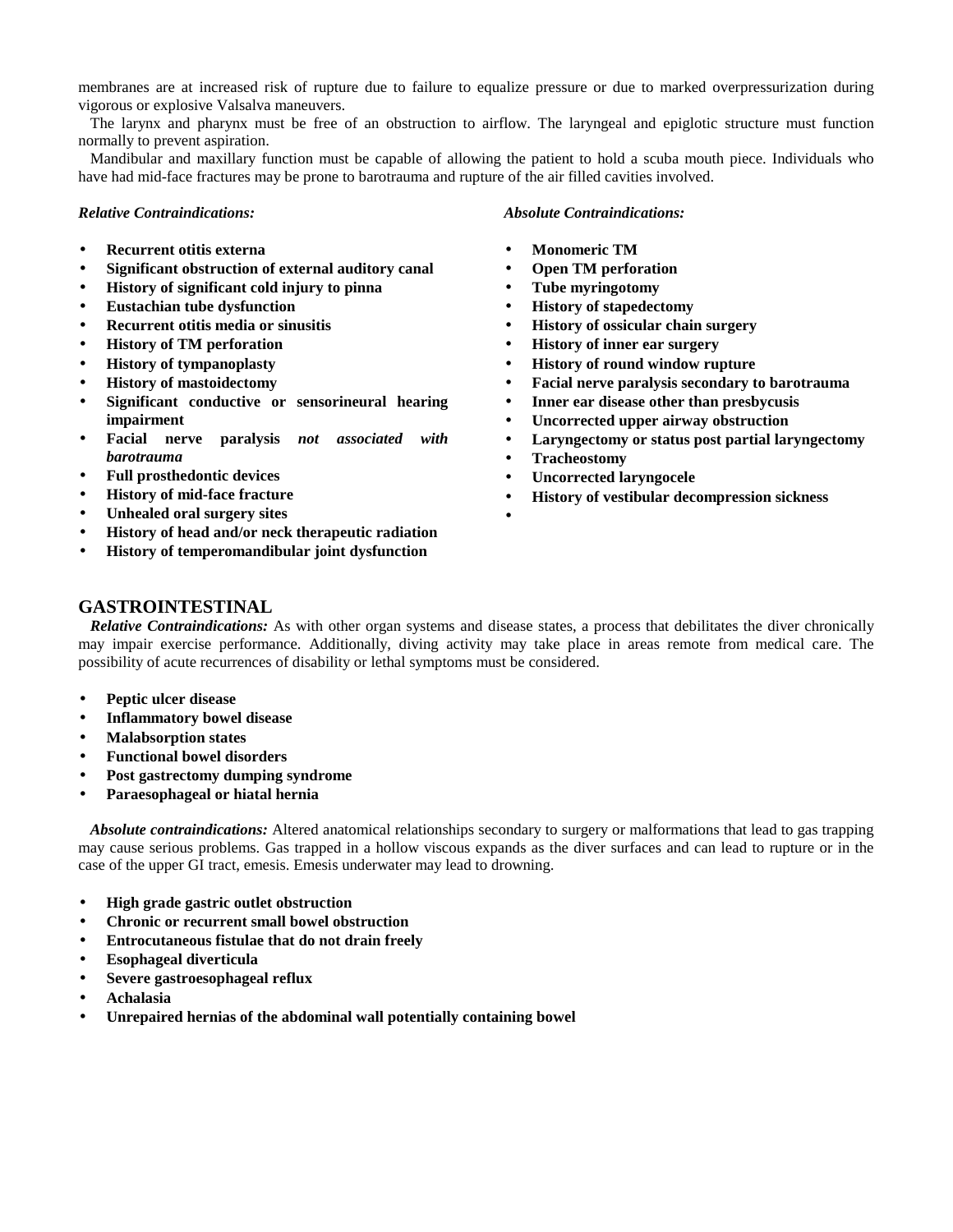## **METABOLIC AND ENDOCRINOLOGICAL**

 *Relative Contraindications:* With the exception of diabetes mellitus, states of altered hormonal or metabolic function should be assessed according to their impact on the individual's ability to tolerate the moderate exercise requirement and environmental stress of sport diving. Generally divers with altered hormonal status should be in as near an optimal physiologic state as is possible. It should be noted that obesity predisposes the individual to decompression sickness and is an indicator of poor overall physical fitness.

- **Hormonal excess or deficiency**
- **Obesity**
- **Renal insufficiency**

 *Absolute Contraindications:* The potentially rapid change in level of consciousness associated with hypoglycemia in diabetics on insulin therapy or oral anti-hypoglycemia medications can result in drowning. Diving is therefore contraindicated.

## **PREGNANCY**

 Venous gas emboli formed during decompression may result in fetal malformations. **Diving is absolutely contraindicated during any stage of pregnancy.** 

## **HEMATOLOGICAL**

Abnormalities resulting in altered theological properties may increase the risk of decompression sickness.

*Relative Contraindications:* 

- **Sickle cell trait**
- **Acute anemia**

*Absolute Contraindications:* 

- **Sickle cell disease**
- **Polycythemia**
- **Leukemia**

## **ORTHOPEDIC**

 Relative impairment of mobility particularly in the small boat environment or ashore with equipment weighing up to 40 pounds must be assessed. The impact of exercise ability is also an important consideration.

#### *Relative Contraindications:*

- **Chronic back pain**
- **Amputation**
- **Scoliosis -- must also assess impact on pulmonary function**
- **Aseptic necrosis -- possible risk of progression related to adequacy of decompression**

## **BEHAVIORAL HEALTH**

 **Behavioral:** The diver's mental capacity and emotional makeup are important to safe diving. The student diver must have sufficient learning abilities to grasp information presented to him by his instructors, be able to safely plan and execute his own dives and react to changes about him in the underwater environment. The student's motivation to learn scuba and his ability to deal with potentially dangerous situations is also crucial to safe diving.

#### *Relative Contraindications:*

- **Developmental delay**
- **History of drug or alcohol abuse**
- **History of previous psychotic episodes**

#### *Absolute Contraindications:*

- **Inappropriate motivation to dive -- solely to please spouse or partner, to prove oneself in the face of personal fears**
- **Claustrophobia and agoraphobia**
- **Active psychosis or while receiving psychotropic medications**
- **History of panic disorder**
- **Drug or alcohol abuse**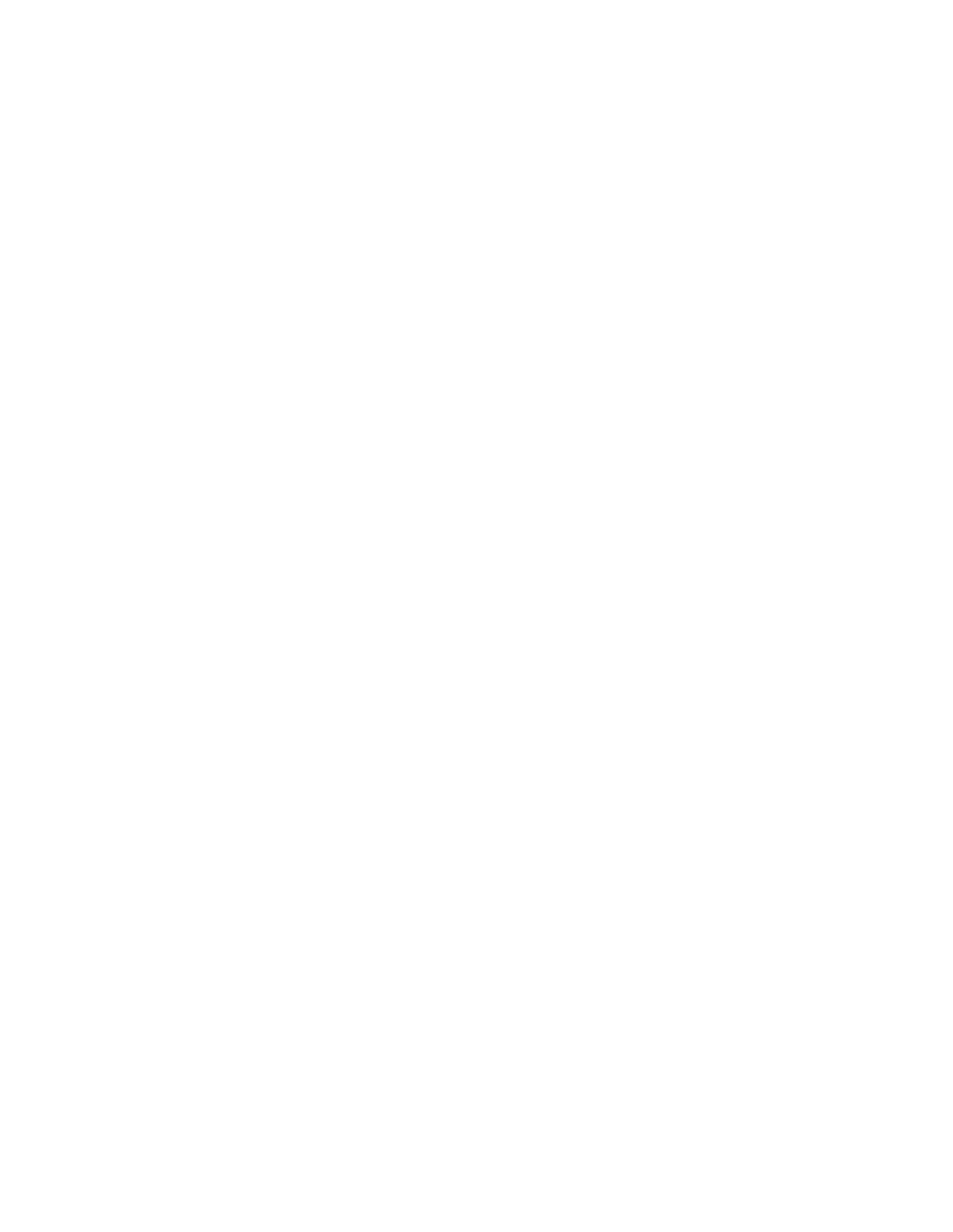## BIBLIOGRAPHY

- 1. Physician's Guide to Diving Medicine. Shilling et al, Plenum Pub. 1982
- 2. Diving and Subaquatic Medicine, 2nd Ed., Edmonds, Lowry, Pennfeather, Diving Med Centre, 1978
- 3. Fitness to Dive 34th UHMS Workshop, Vorosmarti (ed.), Chaired by Linaweaver, UHMS Pub No#70, 1987
- 4. Medical Examination of Sport Scuba Divers, 2nd Ed., Davis Medical Seminars Inc., 1986
- 5. Hyperbaric and Undersea Medicine, Davis, Medical Seminars Inc. 1981

### ENDORSERS

Paul A. Thombs, M.D. Hyperbaric Medical Center St. Luke's Presbyterian Hospital Denver, CO

Keith Van Meter, M.D., F.A.C.E.P. Assistant Clinical Professor of Surgery Tulane University School of Medicine

Peter Bennett, Ph.D., D.Sc. Duke University Medical Center Durham, NC

Robert W. Goldmann, M.D. St. Luke's Hospital Milwaukee, WI

Richard E. Moon, M.D., F.A.C.P., P.C.C.P. Departments of Anesthesiology and Pulmonary Medicine Duke University Medical Durham, NC

Paul G. Linaweaver, M.D., F.A.C.P. Santa Barbara Medical Clinic Undersea Medical Specialist

Roy A. Myers, M.D. MIEMS Baltimore, MD

James Vorosmarti, M.D.

This form has been developed in conjunction with the Recreational Scuba Training Council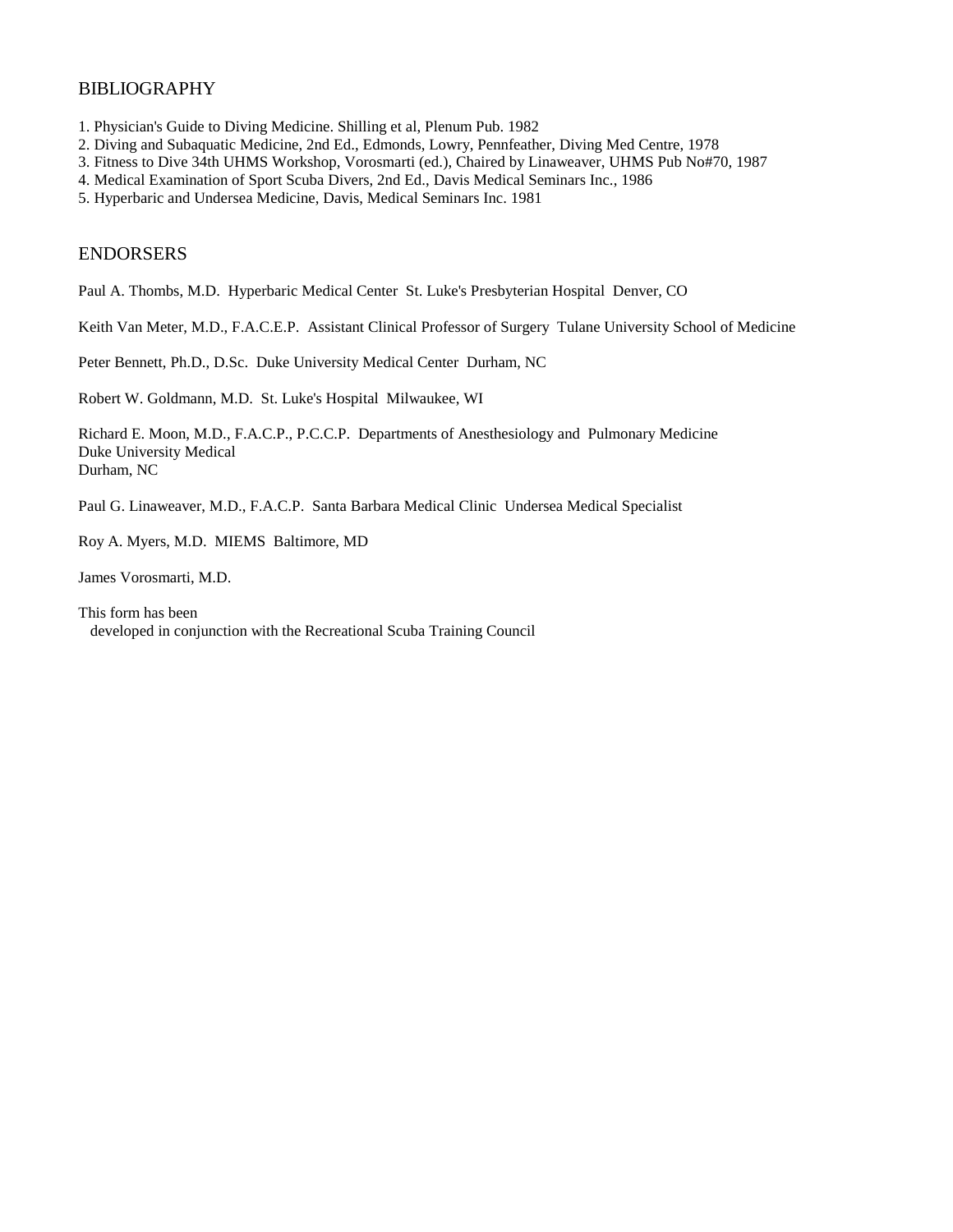## **Medical Statement**

#### PARTICIPANT RECORD - CONFIDENTIAL INFORMATION

*Please read carefully before signing.* 

This is a statement in which you are informed of some potential risks Diving is an exciting and demanding activity. When performed required for you to participate in the scuba training program offered by:

(INSTRUCTOR) \_\_\_\_\_\_\_\_\_\_\_\_\_\_\_\_\_\_\_\_\_\_\_\_\_\_\_\_\_\_\_\_\_\_\_\_\_\_\_\_\_\_\_\_\_\_\_\_ and (FACILITY) located in the city of \_\_\_\_\_\_\_\_\_\_\_\_\_\_\_\_\_\_\_\_\_\_\_\_\_\_\_\_\_\_ and state of

Read and discuss this statement prior to signing it. You must complete this Medical Statement, which includes the medical-history section, to enroll in the scuba training program. If you are a minor, you must have this Statement signed by a parent.

involved in scuba diving and of the conduct required of you during correctly, applying correct techniques, it is very safe. When the scuba training program. Your signature on this statement is established safety procedures are not followed, however, there are dangers.

> To scuba dive safely, you must not be extremely overweight or out of condition. Diving can be strenuous under certain conditions. Your respiratory and circulatory systems must be in good health. All body air spaces must be normal and healthy. A person with heart trouble, a current cold or congestion, epilepsy, asthma, a severe medical problem, or who is under the influence of alcohol or drugs should not dive. If taking medication, consult your doctor and the Instructor before participation in this program. You will also need to learn from the Instructor the important safety rules regarding breathing and equalization while scuba diving. Improper use of scuba equipment can result in serious injury. You must be thoroughly instructed in its use under direct supervision of a qualified instructor to use it safely.

> If you have any additional questions regarding this Medical Statement or the Medical History section, review them with your Instructor before signing.

# **Medical History**

#### **To the Participant:**

The purpose of this medical questionnaire is to find out if you should be examined by your doctor before participating in recreational diver training. A positive response to a question does not necessarily disqualify you from diving. A positive response means that there is a preexisting condition that may affect your safety while diving and you must seek the advice of your physician.

Please answer the following questions on your past or present medical history with a YES or NO. If you are not sure, answer YES. If any of these items apply to you, we must request that you consult with a physician prior to participating in scuba diving. Your Instructor will supply you with a medical statement and guidelines for recreational scuba diver's physical examination to take to your physician.

| Are you pregnant or do you suspect       | Any form of lung disease?               | Inability to perform moderate exercise  |
|------------------------------------------|-----------------------------------------|-----------------------------------------|
| you may be pregnant?                     | Pneumothorax. (collapsed lung)?         | (walk one mile within 12 minutes)?      |
| Do you regularly take prescription or    | History of chest surgery?               | History of high blood pressure or take  |
| nonprescription medications? (with       | Claustrophobia or agoraphobia (fear of  | medications to control blood pressure?  |
| the exception of birth control)          | closed or open spaces)?                 | History of any heart disease?           |
| Are you over 45 years of age and have    | Behavioral health problems?             | History of heart attacks?               |
| one or more of the following?            | Epilepsy, seizures, convulsions or take | Angina or heart blood vessel surgery?   |
| currently smoke a pipe, cigars,          | medications to prevent them?            | History of ear or sinus surgery?        |
| or cigarettes                            | Recurring migraine headaches or take    | History of ear disease, hearing loss or |
| have a high cholesterol level            | medications to prevent them?            | problems with balance?                  |
| have a family history of heart           | History of blackouts or fainting        | History of problems<br>equalizing       |
| attacks or strokes                       | (full/partial loss of consciousness)?   | (popping) ears with airplane or         |
|                                          | Do you frequently suffer from motion    | mountain travel?                        |
| HAVE YOU EVER HAD OR DO YOU              | sickness (seasick, carsick, etc.)?      | History of bleeding or other 6lood      |
| <b>CURRENTLY HAVE</b>                    | History of diving accidents or          | disorders?                              |
|                                          | decompression sickness?                 | History of any type of hernia?          |
| Asthma, or wheezing with breathing,      | History of recurrent back problems?     | History of ulcers or ulcer surgery?     |
| or wheezing with exercise?               | History of back surgery?                | History of colostomy?                   |
| Frequent or severe attacks of hayfever   | History of diabetes?                    | History of drug or alcohol abuse?       |
| or allergy?                              | History of back, arm or leg problems    |                                         |
| Frequent colds, sinusitis or bronchitis? | following surgery, injury or fracture?  |                                         |

#### **The information I have provided about my medical history is accurate to the best of my knowledge.**

\_\_\_\_\_\_\_\_\_\_\_\_\_\_\_\_\_\_\_\_\_\_\_\_\_\_\_\_\_\_\_\_\_\_\_\_\_\_\_\_\_\_\_\_\_\_\_\_\_\_\_\_\_\_\_\_\_\_\_\_\_\_\_\_\_\_\_\_\_\_\_\_\_\_\_\_\_\_\_\_\_

#### \_\_\_\_\_\_\_\_\_\_\_\_\_\_\_\_\_\_\_\_\_\_\_\_\_\_\_\_\_\_\_\_\_\_\_\_\_\_\_\_\_\_\_\_\_\_\_\_\_\_\_\_\_\_\_\_\_\_\_\_\_\_\_\_\_\_\_\_\_\_\_\_\_\_\_\_\_\_\_\_\_ **SIGNATURE**

SIGNATURES OF PARENTS OR GUARDIANS WHERE APPLICABLE